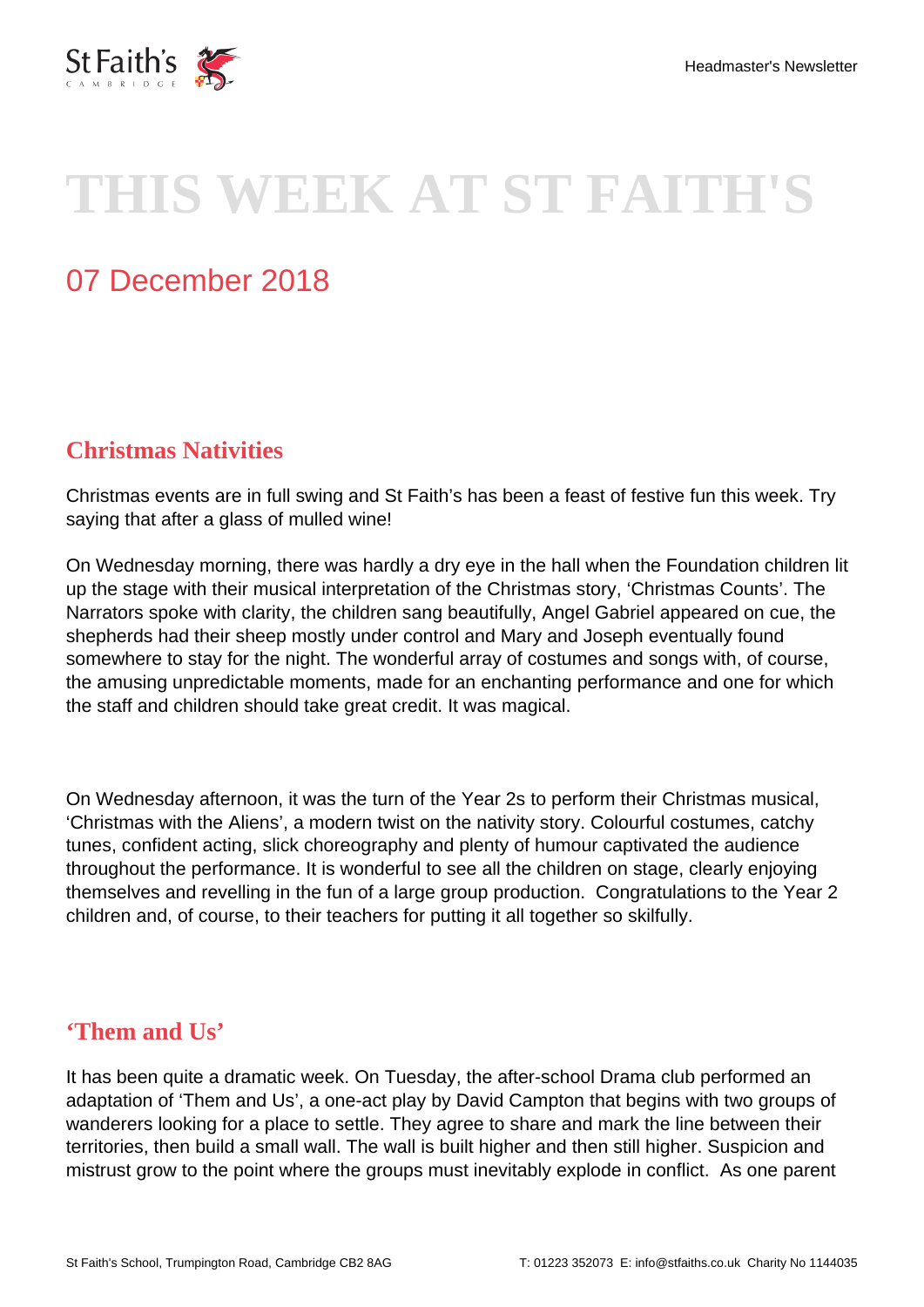

commented to me, 'how relevant in today's world!' The acting was confident and slick and the Drama Studio provided an atmospheric backdrop to this emotive play.

#### **History**

Speaking of conflict, I thought you might like to see these mobiles, made by Year 8 pupils to explain the causes of World War One. They worked in groups to debate and discuss the issues and then constructed a 'visual essay' that described the main causes of the outbreak of war. Another great example of interactive learning.



## **Advent Service**

On Monday we welcomed Reverend Meharry, the Chaplain of The Leys and St Faith's Foundation, to lead our whole school Advent Service. The Junior and Senior Choirs sang beautifully, Reverend Meharry told a lovely Advent story and our two youngest pupils in the School – Alisa and Ethan - lit the first candle on our Advent wreath.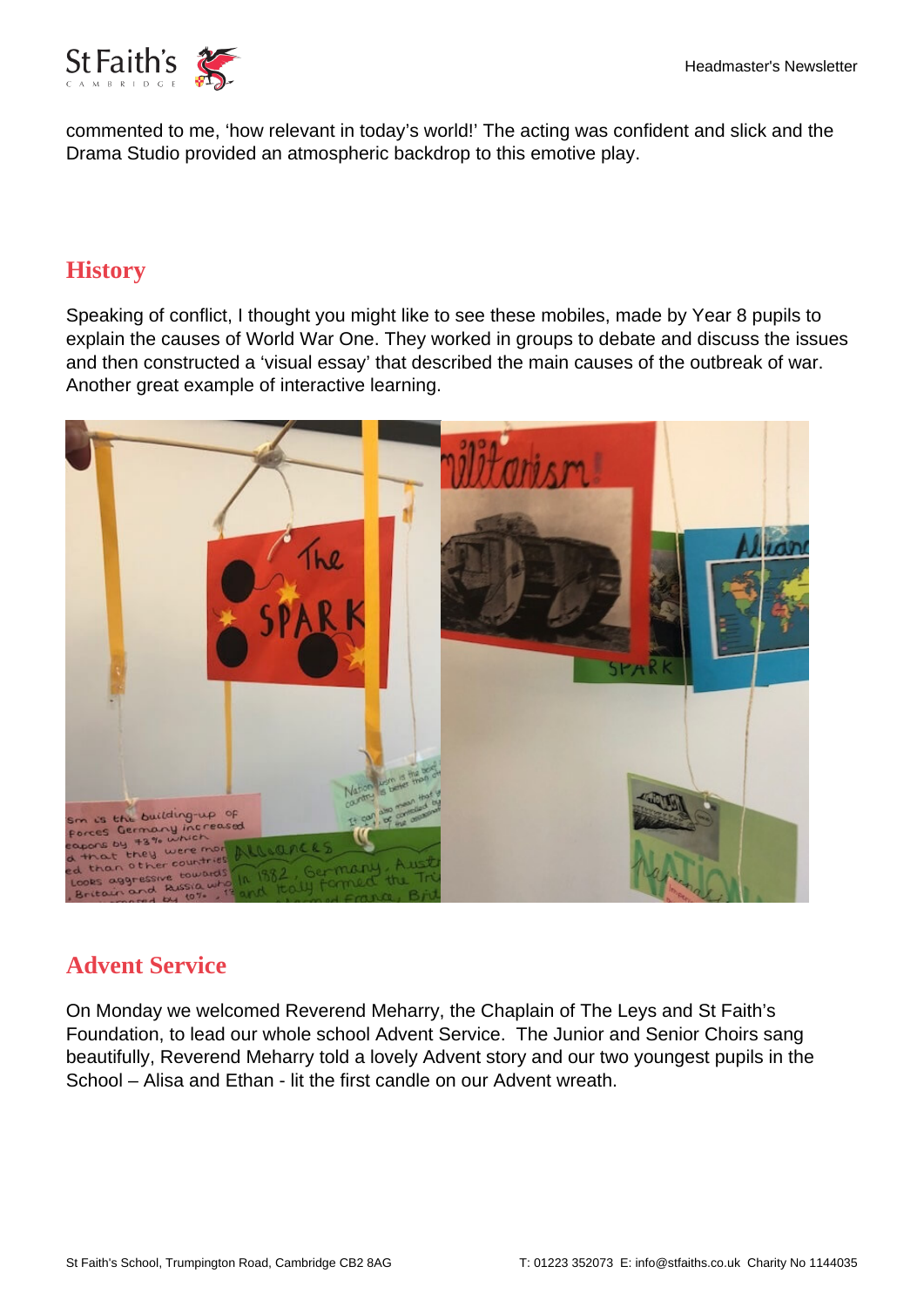



#### **Road Safety**

On Wednesday, you may have seen our staff (The Rev'd Johnson and Miss Pearson), handing out lights to a surprisingly large number of unilluminated cyclists arriving at school in the dark. As a result, we have decided to keep a stock of lights in the office and bursary for those pupils who have forgotten or lost their lights. With the children's road safety in mind, this home-made video was shown on the screens around school.

#### **Next Week**

Excitement is building for the many Christmas events next week. These include the **Rotary Concert for the Senior Choir (Mon 1830, Great St Mary's)**, the Pre Prep Christmas Party (Tues 1315-1500), **Year 3 and 4 'Carols Around the Christmas Tree' (Wed 1415-1515),** the School Discos (Wed Years 5 & 6 1600-1730 and Years 7 & 8 1745-1930) and the inter-house singing competition, 'Last House Standing' (Thursday 1400-1540). I have highlighted the events to which parents are invited.

We hope that you will be able to join us for at least one of the three school carol services next Friday; **the Pre Prep Crib Service (1100), Latham and Newton Carol Service (1330) and Bentley and Chaucer Carol Service (1440)**. These are always very special occasions which provide a most fitting end to the term.

And let's not forget the School Christmas Lunch on Wednesday, when the Dining Room will be awash with turkey, Brussels sprouts, party hats and Christmas cracker jokes.